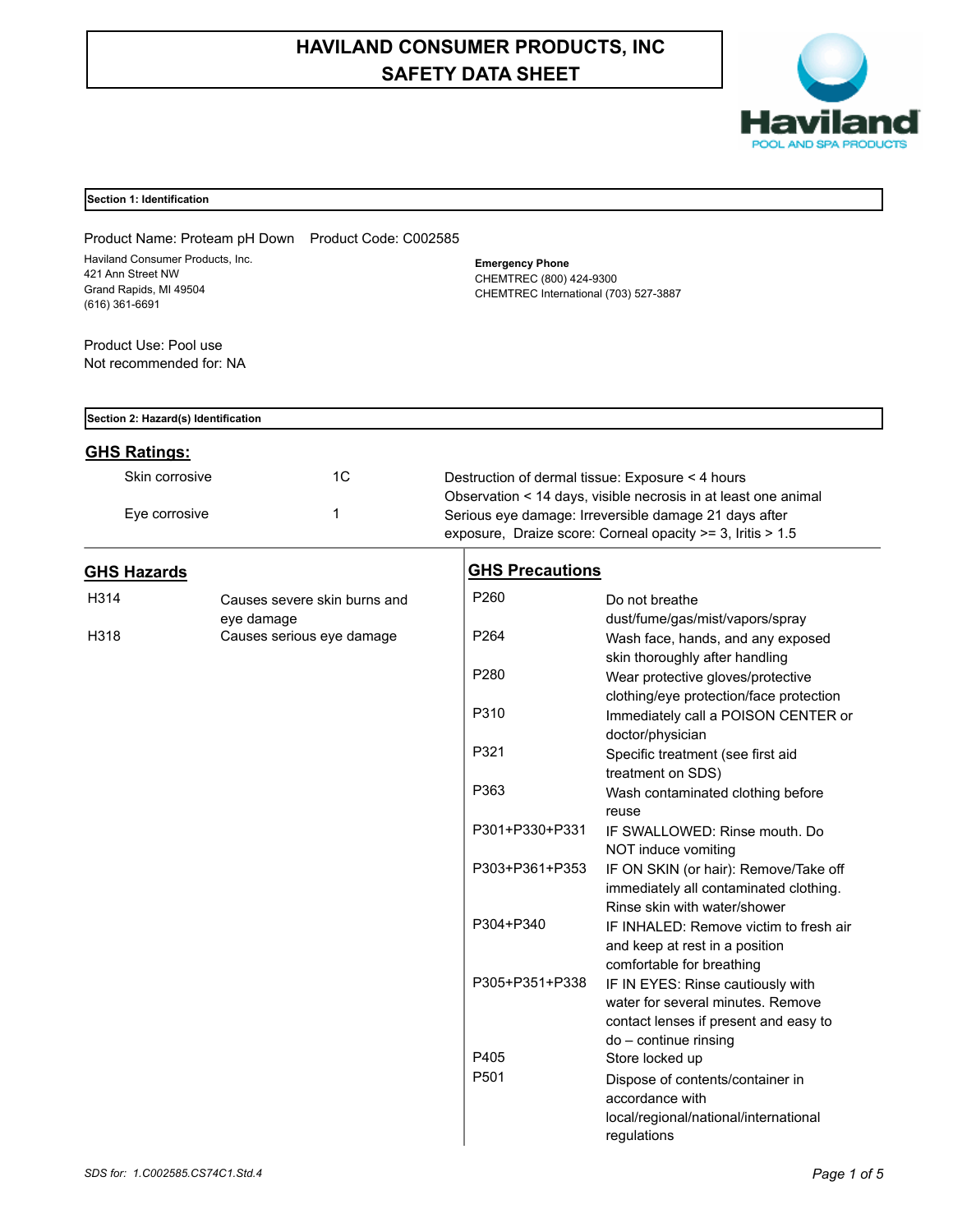# **Danger**



| Section 3: Composition/Information on Ingredients |                             |                              |                              |  |
|---------------------------------------------------|-----------------------------|------------------------------|------------------------------|--|
| Chemical Name / CAS No.                           | <b>OSHA Exposure Limits</b> | <b>ACGIH Exposure Limits</b> | <b>Other Exposure Limits</b> |  |
| <b>Sodium bisulfate</b>                           |                             |                              |                              |  |
| 17681-38-1                                        |                             |                              |                              |  |
| 180 to 90%                                        |                             |                              |                              |  |

# **Section 4: First-aid Measures**

#### **Inhalation**

Rescuers should put on appropriate protective gear. Remove from area of exposure. If not breathing, give artificial respiration. If breathing is difficult, give oxygen. Keep victim warm. Get immediate medical attention. To prevent aspiration, keep head below knees.

## **Eye Contact**

Immediately flush eyes with water. Flush eyes with water for a minimum of 15 minutes, occasionally lifting and lowering upper lids. Get medical attention promptly.

#### **Skin Contact**

Remove contaminated clothing. Wash skin with soap and water. Get medical attention. Wash clothing separately and clean shoes before reuse.

#### **Ingestion**

If swallowed, do NOT induce vomiting. Give victim a glass of water. Call a physician or poison control center immediately. Never give anything by mouth to an unconscious person.

# **Section 5: Fire-fighting Measures**

#### **Extinguishing Media**

For fires in area use appropriate media. For example: Water spray. Dry chemical. Carbon dioxide. Foam. **Specific Hazards Arising from the Chemical Fire and Explosion Hazards**: Toxic fumes, gases or vapors may evolve on burning.

**Hazardous Combustion Products:** Toxic vapors. Sulfur oxides. Sulfur dioxide. Metal oxides. Sodium sulfide may be formed after dried solution residues are heated. This is an explosive hazard and strongly alkaline in contact with water.

## **Special Protective Equipment and Precautions for Firefighters**

**Special Information**: As in any fire, wear self-contained breathing apparatus pressure-demand (MSHA/NIOSH approved or equivalent) and full protective gear.

#### **Section 6: Accidental Release Measures**

**Spill Clean-Up Procedures:** CORROSIVE MATERIAL. Evacuate unprotected personnel from area. Maintain adequate ventilation. Follow personal protective equipment recommendations found in Section 8. Never exceed any occupational exposure limit. Eliminate all sources of ignition. Shut off source of leak if safe to do so. Contain spill, place into drums for proper disposal. Neutralize with an alkali (sodium carbonate, lime, etc.) Sulfur dioxide and carbon dioxide may be released during neutralization. Flush remaining area with water to remove trace residue and dispose of properly. Avoid direct discharge to sewers and surface waters. Notify authorities if entry occurs.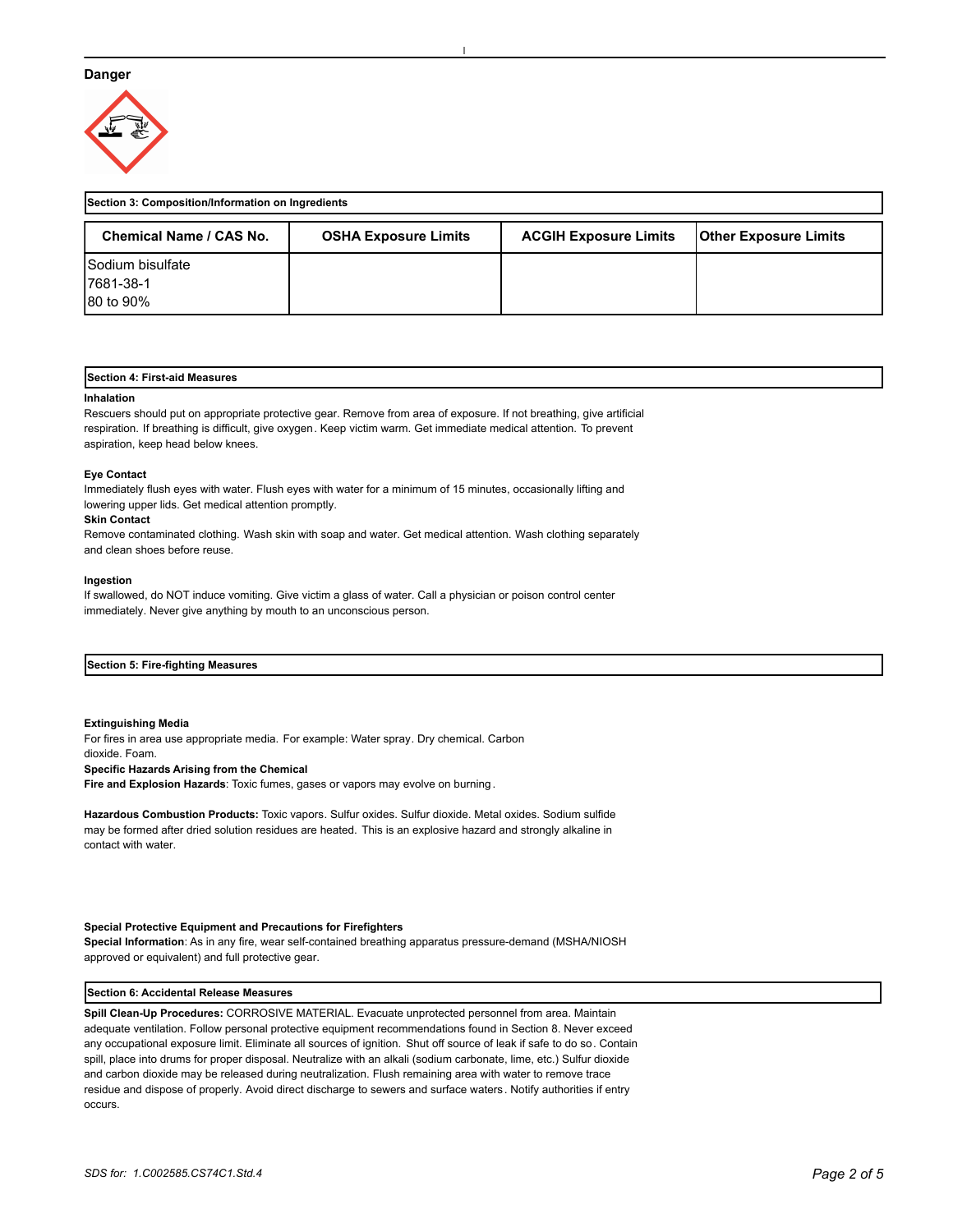# **Section 7: Handling and Storage**

**HANDLING:** Use only in a well ventilated area. Avoid breathing vapor, fumes or mist. Avoid contact with eyes, skin, and clothing. Ground and bond containers when transferring material. Always open containers slowly to allow any excess pressure to vent. Follow all MSDS/label precautions even after containers are emptied because they may retain product residues.

**STORAGE:** Keep away from heat, sparks, and flame. Store containers in a cool, well ventilated place. Keep container closed when not in use. Protect from direct sunlight.

| Section 8: Exposure Control/Personal Protection |                             |                              |                              |  |
|-------------------------------------------------|-----------------------------|------------------------------|------------------------------|--|
| Chemical Name / CAS No.                         | <b>OSHA Exposure Limits</b> | <b>ACGIH Exposure Limits</b> | <b>Other Exposure Limits</b> |  |
| I Sodium bisulfate                              |                             |                              |                              |  |
| 17681-38-1                                      |                             |                              |                              |  |

**RESPIRATORY PROTECTION:** A respiratory protection program that meets OSHA 1910.134 and ANSI Z88.2 requirements must be followed whenever workplace conditions warrant the use of a respirator.

**SKIN PROTECTION:** Wear impervious protective gloves. Wear protective gear as needed - apron, suit, boots.

**EYE PROTECTION:** Wear safety glasses with side shields (or goggles) and a face shield.

**OTHER PROTECTIVE EQUIPMENT**: Facilities storing or utilizing this material should be equipped with an eyewash facility and a safety shower.

**HYGENIC PRACTICES:** Do not eat, drink, or smoke in areas where this material is used. Avoid breathing vapors. Remove contaminated clothing and wash before reuse. Wash thoroughly after handling. Wash hands before eating.

# **Section 9: Physical and Chemical Properties**

| Appearance: Off-white granular<br>material | Odor: Fresh to pungent odor                                   |  |
|--------------------------------------------|---------------------------------------------------------------|--|
| Vapor Pressure: Unknown                    | Odor threshold: Unknown                                       |  |
| <b>Vapor Density: Unknown</b>              | $pH:$ < 1 (5% solution)                                       |  |
| <b>Density: Unknown</b>                    | Melting point: 350°F (177°C)                                  |  |
| <b>Freezing point: Unknown</b>             | <b>Solubility:</b> 1080 g/l @ $68^{\circ}F$ (20 $^{\circ}C$ ) |  |
| <b>Boiling range: Unknown</b>              | Flash point: Unknown                                          |  |
| <b>Evaporation rate: Unknown</b>           | <b>Flammability: Unknown</b>                                  |  |
| <b>Explosive Limits: Unknown</b>           | Specific Gravity Unknown                                      |  |
| <b>Autoignition temperature: Unknown</b>   | Decomposition temperature: Unknown                            |  |
| <b>Viscosity: Unknown</b>                  | Grams VOC less water: Unknown                                 |  |

**Section 10: Stability and Reactivity** 

**Chemical Stability:** STABLE

**Incompatible Materials** 

Acids. Mineral acids. Oxidizing agents. Corrosive to some metals.

**Conditions to Avoid**

Avoid contact with heat, sparks, electric arcs, other hot surfaces, and open flames . Avoid other ignition sources. Temperatures at or near boiling point causes evolution of Sulfur dioxide . Avoid excess exposure to air. On exposure to air, the product will lose some Sulfur dioxide and gradually oxidize to sulfate. **Hazardous Decomposition Products**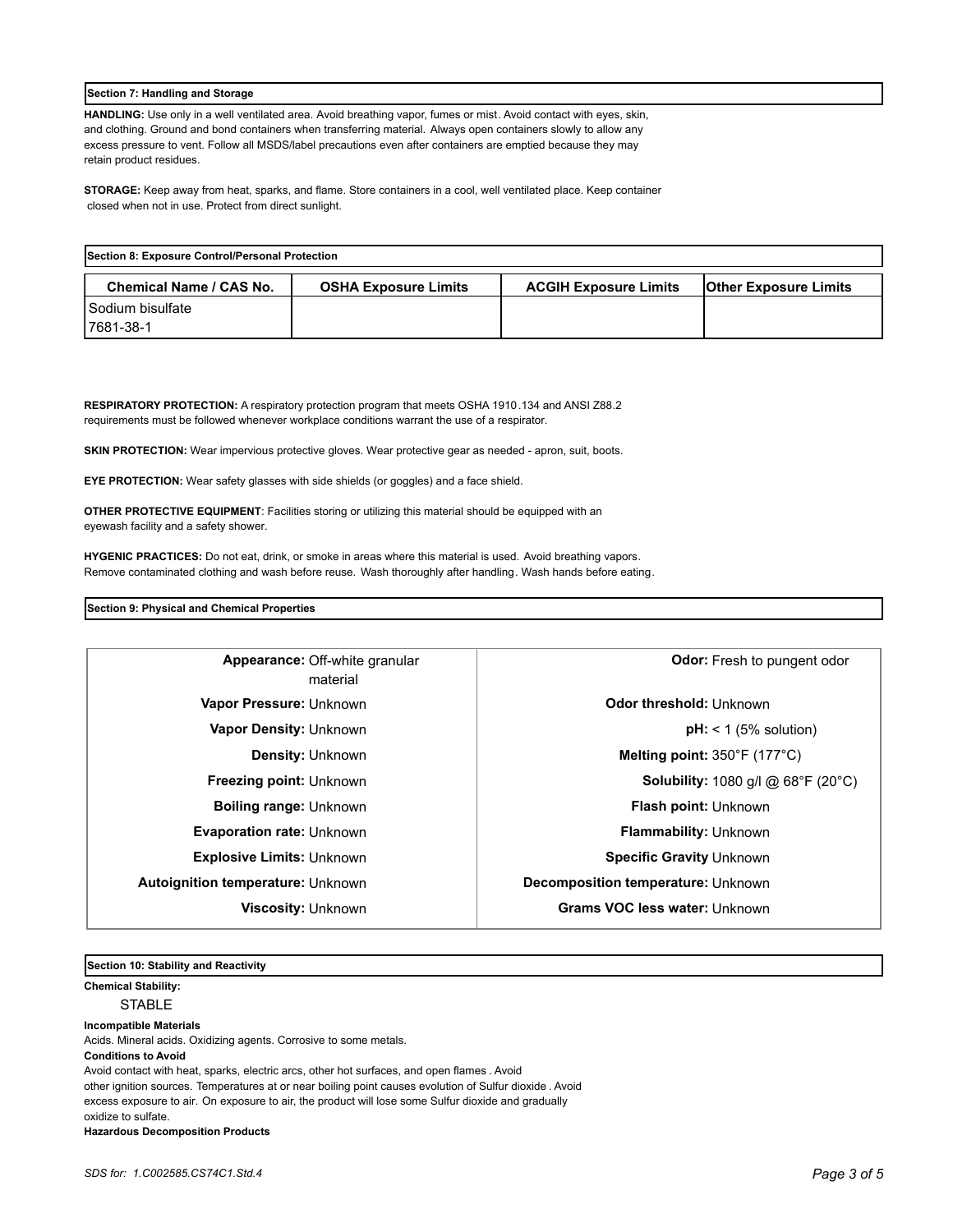# **Hazardous Polymerization**

| Hazardous polymerization will not occur.<br>Section 11: Toxicology Information    |                                    |          |                              |  |  |
|-----------------------------------------------------------------------------------|------------------------------------|----------|------------------------------|--|--|
| <b>Mixture Toxicity</b>                                                           |                                    |          |                              |  |  |
| Oral Toxicity LD50: 2,490mg/kg                                                    |                                    |          |                              |  |  |
| <b>Routes of Entry:</b><br>Inhalation<br>Ingestion<br>Skin contact<br>Eye contact |                                    |          |                              |  |  |
| <b>Effects of Overexposure</b>                                                    |                                    |          |                              |  |  |
|                                                                                   |                                    |          |                              |  |  |
|                                                                                   |                                    |          |                              |  |  |
|                                                                                   |                                    |          |                              |  |  |
|                                                                                   |                                    |          |                              |  |  |
|                                                                                   |                                    |          |                              |  |  |
| <b>CAS Number</b>                                                                 | <b>Description</b>                 | % Weight | <b>Carcinogen Rating</b>     |  |  |
| Section 12: Ecological Information                                                |                                    |          |                              |  |  |
|                                                                                   |                                    |          |                              |  |  |
| <b>Component Ecotoxicity</b><br>Sodium bisulfate                                  | 48 Hr EC50 Daphnia magna: 190 mg/L |          |                              |  |  |
| Section 13: Disposal Considerations                                               |                                    |          |                              |  |  |
| Dispose of in accordance with local, state and federal regulations.               |                                    |          |                              |  |  |
| Section 14: Transportation Information                                            |                                    |          |                              |  |  |
| Water Treatment Compound Non-Regulated.                                           |                                    |          |                              |  |  |
|                                                                                   |                                    |          |                              |  |  |
|                                                                                   |                                    |          |                              |  |  |
| Section 15: Regulatory Information                                                |                                    |          |                              |  |  |
|                                                                                   |                                    |          |                              |  |  |
|                                                                                   |                                    |          |                              |  |  |
| Country                                                                           | Regulation                         |          | <b>All Components Listed</b> |  |  |
|                                                                                   |                                    |          |                              |  |  |
| Section 16: Other Information                                                     |                                    |          |                              |  |  |